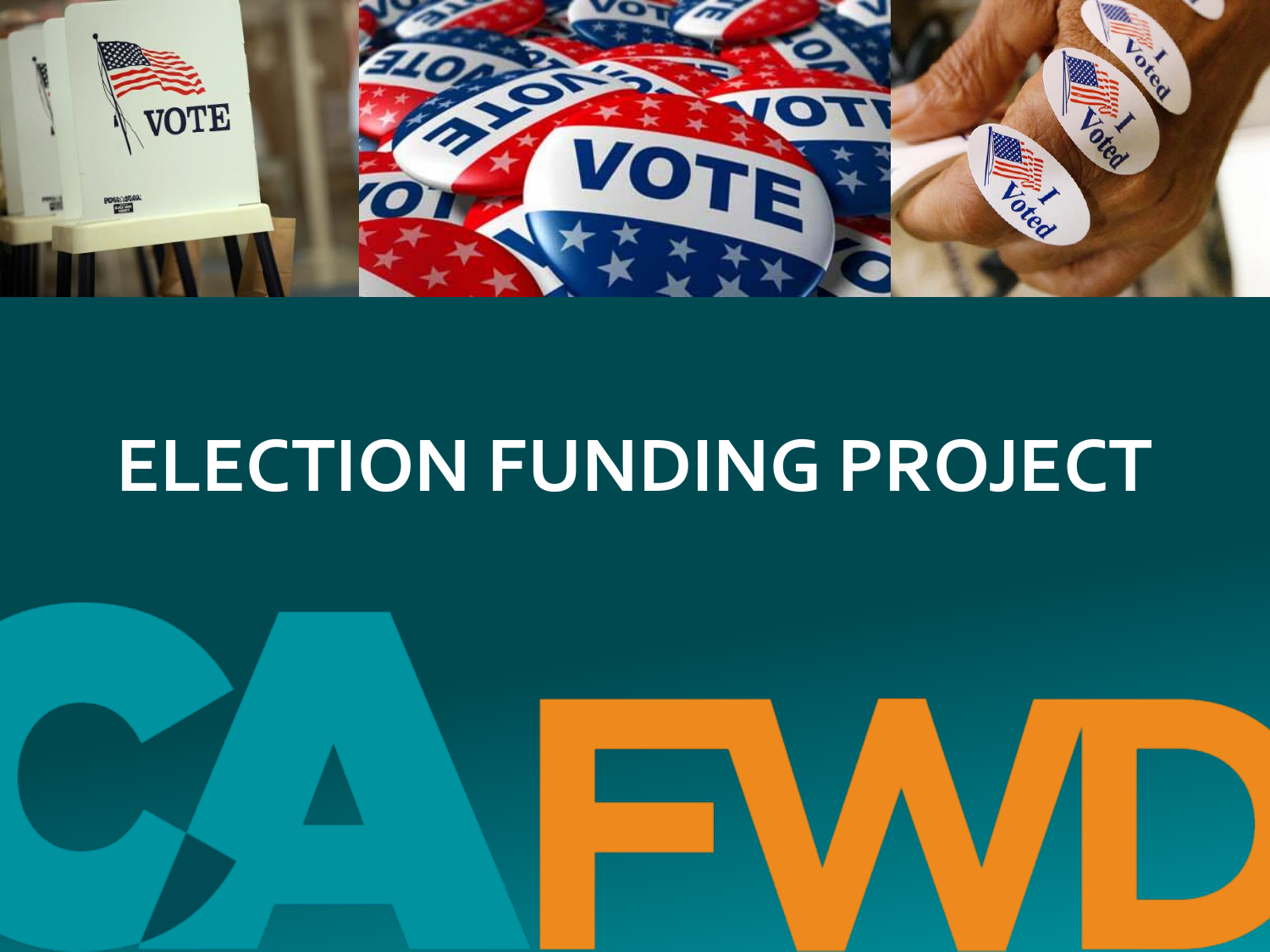#### **Historical Context**

- o Funding was a local responsibility prior to SB 90 (1972)
- o Prop 13 (1978) restricted counties' ability to generate revenue
- o Prop 4 (1979) constitutional requirement for state mandated local programs
- o Prop 1A (2004) suspended mandates become unfunded permissive statutes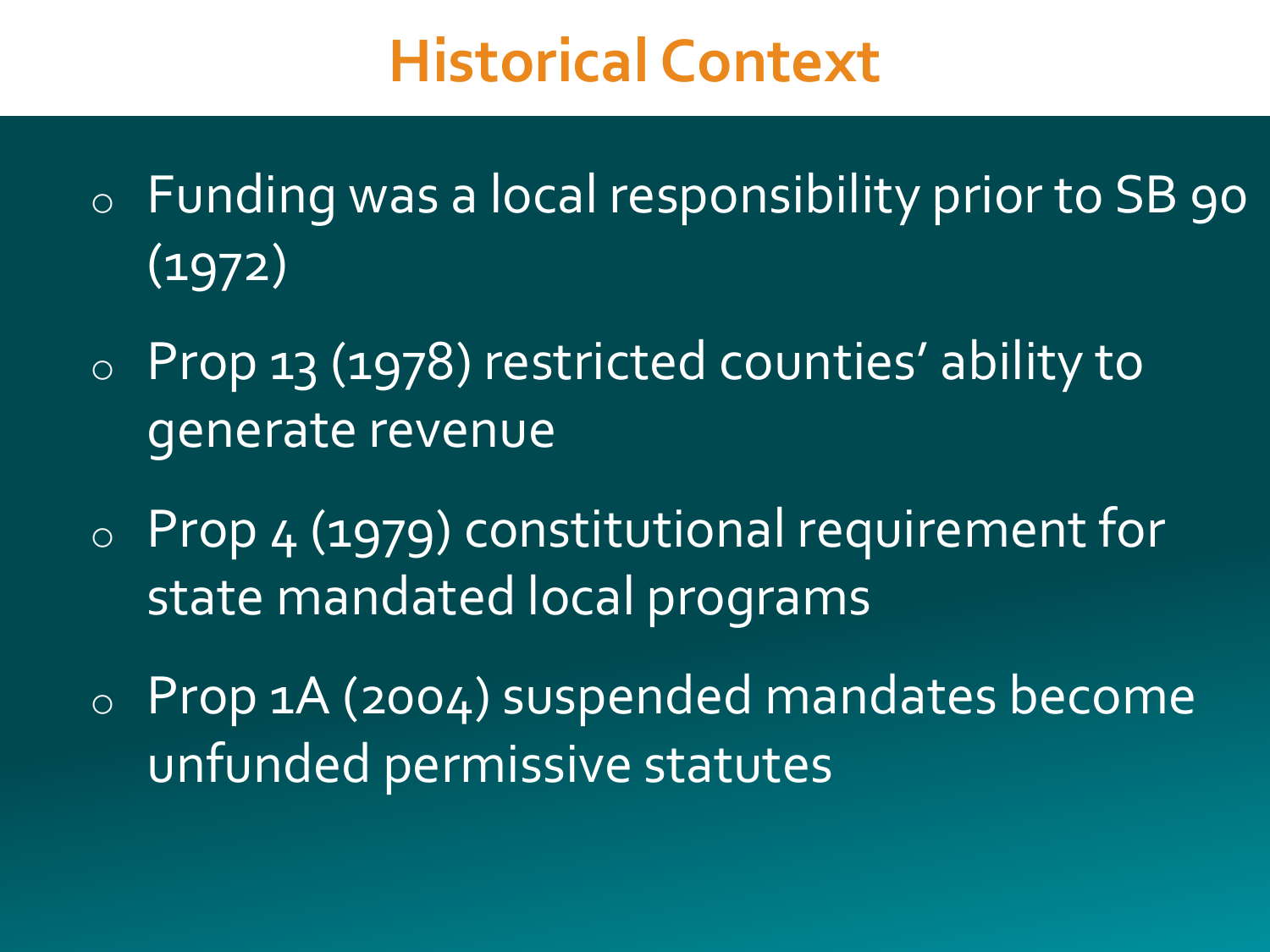#### **Historical Context: Consequences**

<sup>o</sup> Inability of counties to collect local property tax revenue along with unfunded election mandates have led to tension between state a local governments.

 $\circ$  The mandate framework isn't working well, leaving election administration inadequately funded.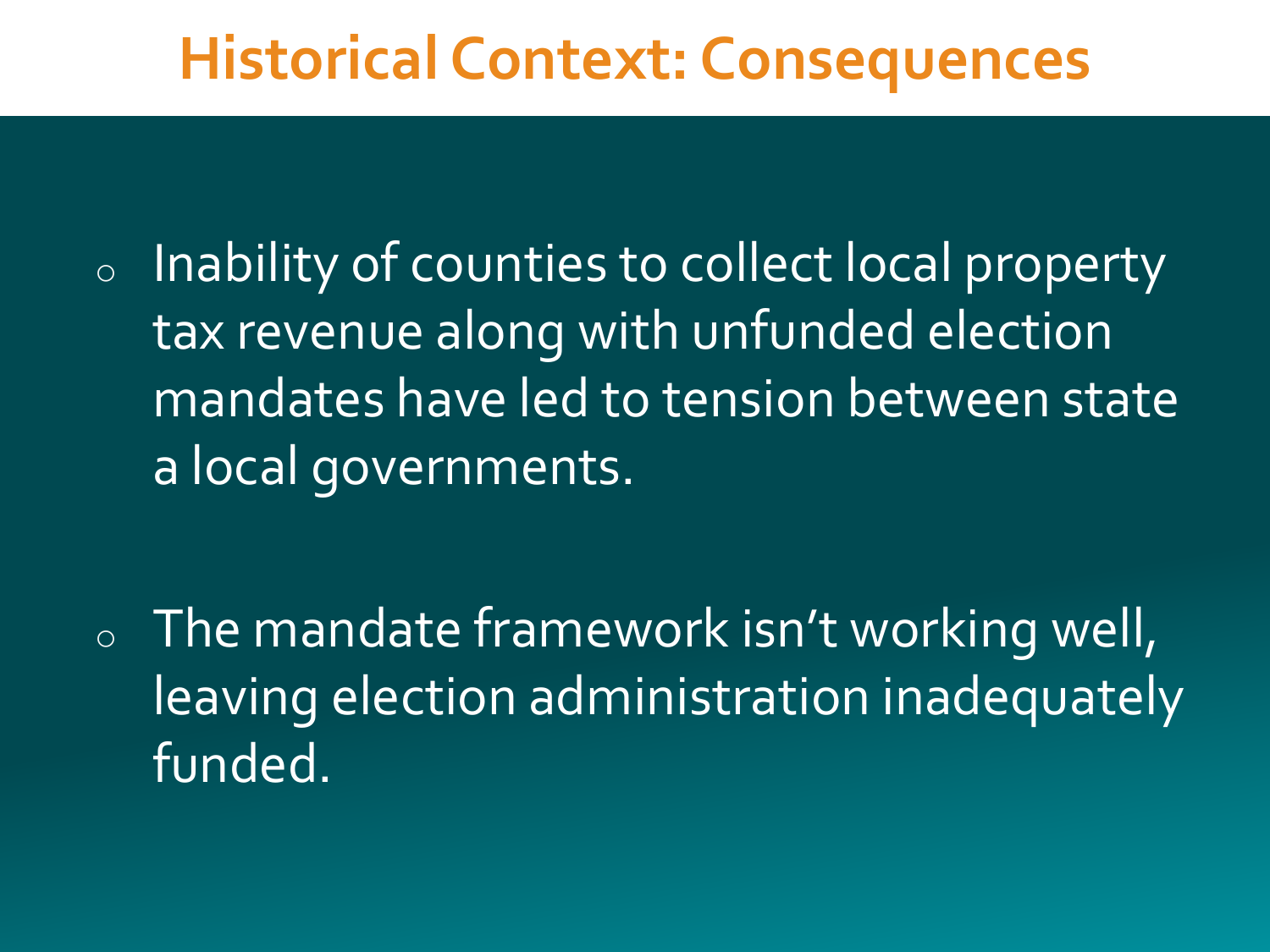## **Election Funding Project: Methodology**

<sup>o</sup> Collect budget data and survey feedback from States and California's counties.

<sup>o</sup> Research methods of election funding and governance in other states.

<sup>o</sup> Use as a framework to develop potential funding options to more adequately and sustainably fund election administration in California.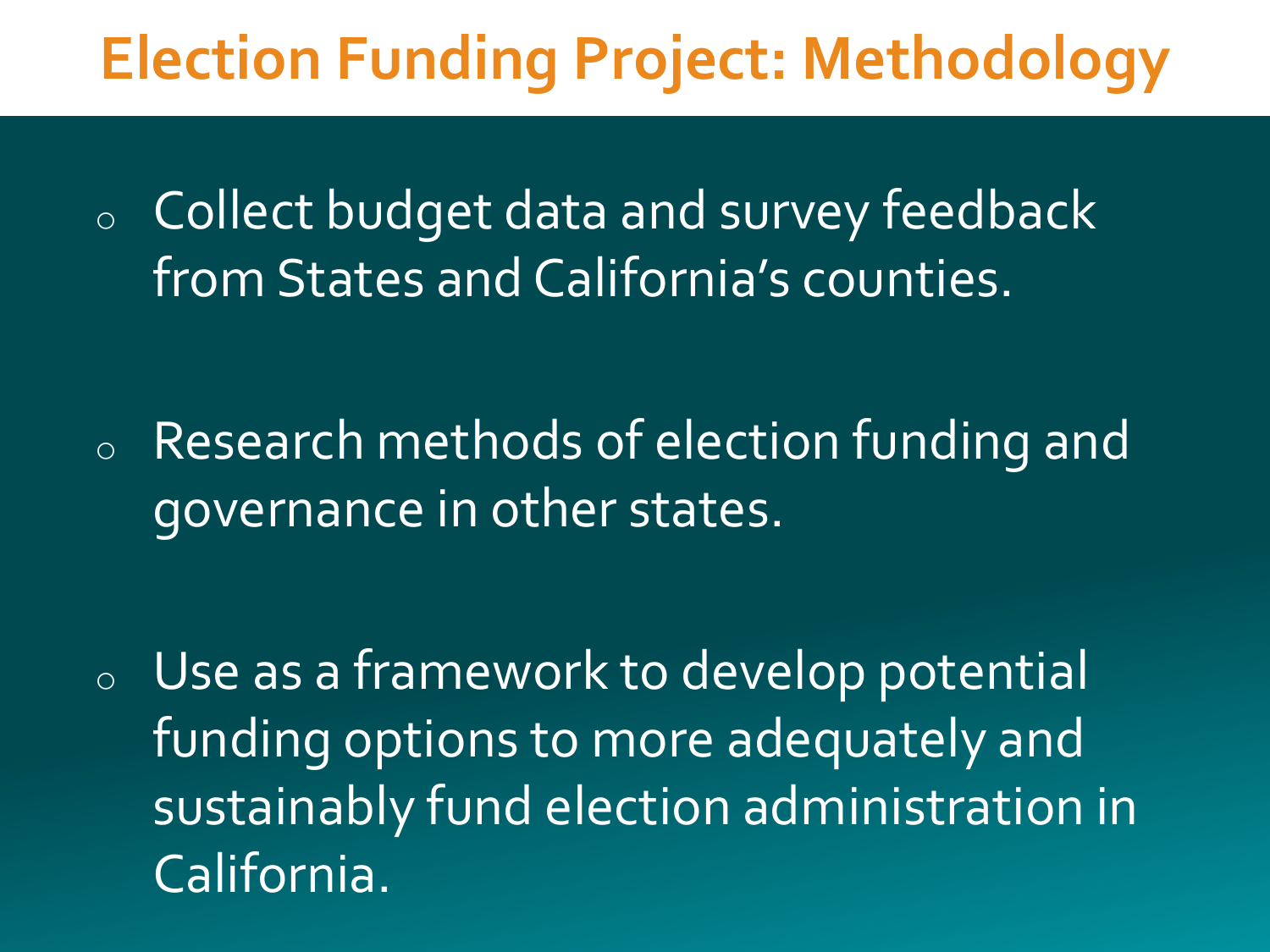#### **State Survey**

- 27 state election officials have responded to the election funding survey.
- 70% share funding responsibility between state and local governments.
- Every state administers elections differently with varied divisions of responsibility and funding between state and local governments, and between local governments and jurisdictions.
- There are rarely formal divisions of responsibility and funding, however states can be grouped into broad categories.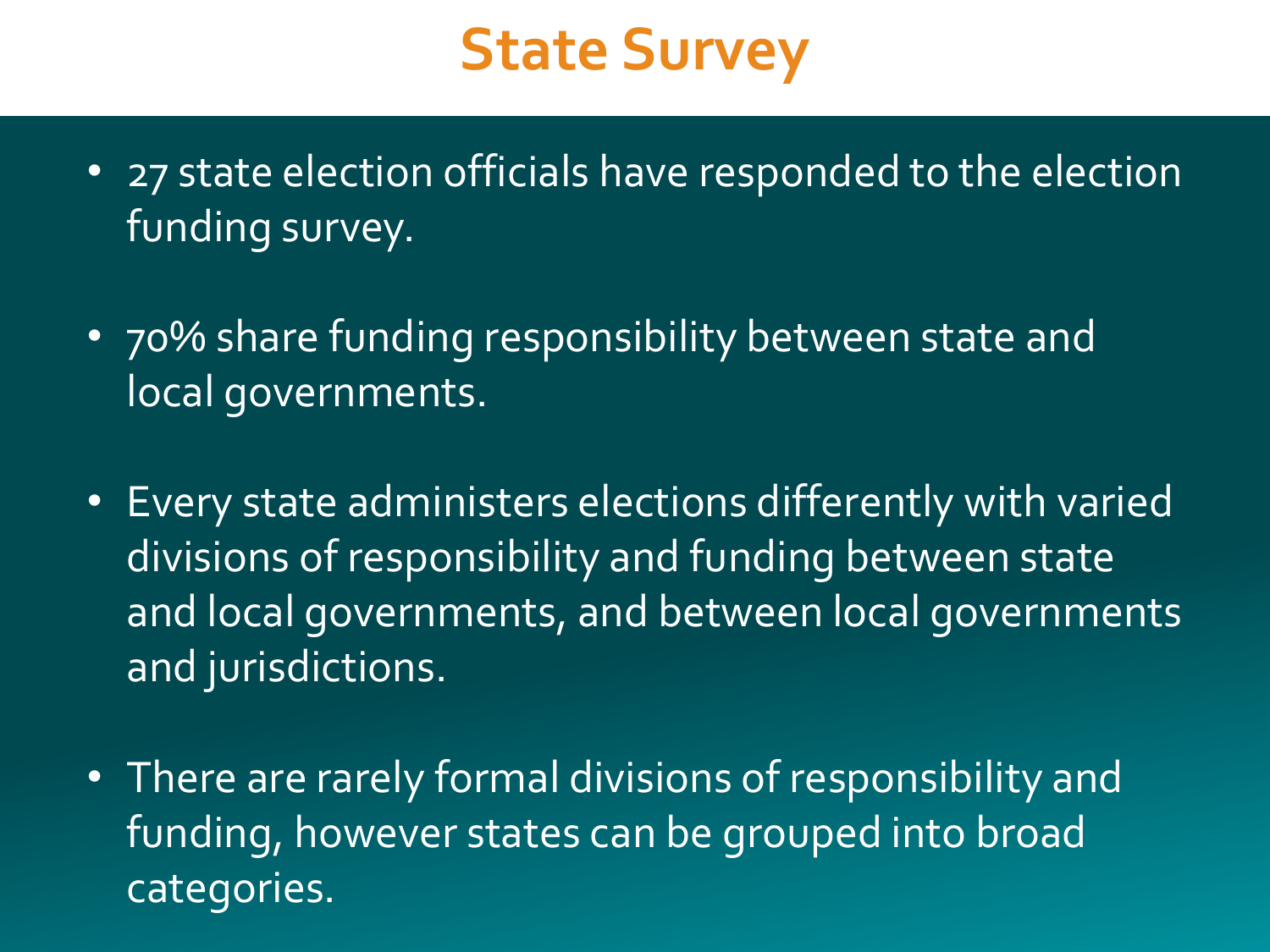# **State Funding Groups**

**Group A: Centralized Election Administration Responsibility and Funding**

- Uniform voting systems
- Responsibility is primarily at the state level
- Reimbursements from the state, or if state incurs costs up front, from the counties for some costs
	- New Mexico –The state funds voting systems, supplies and ballots. This is done in part by a 'Voting System Revolving Fund'.
	- Georgia –The state funds the Center for Election Systems through Kennesaw State University, which builds ballots and collects data. Voting systems were initially purchased by the state.
	- Maryland –The state selects and funds voting systems, counties reimburse for a pro-rata share of 50% of the total cost.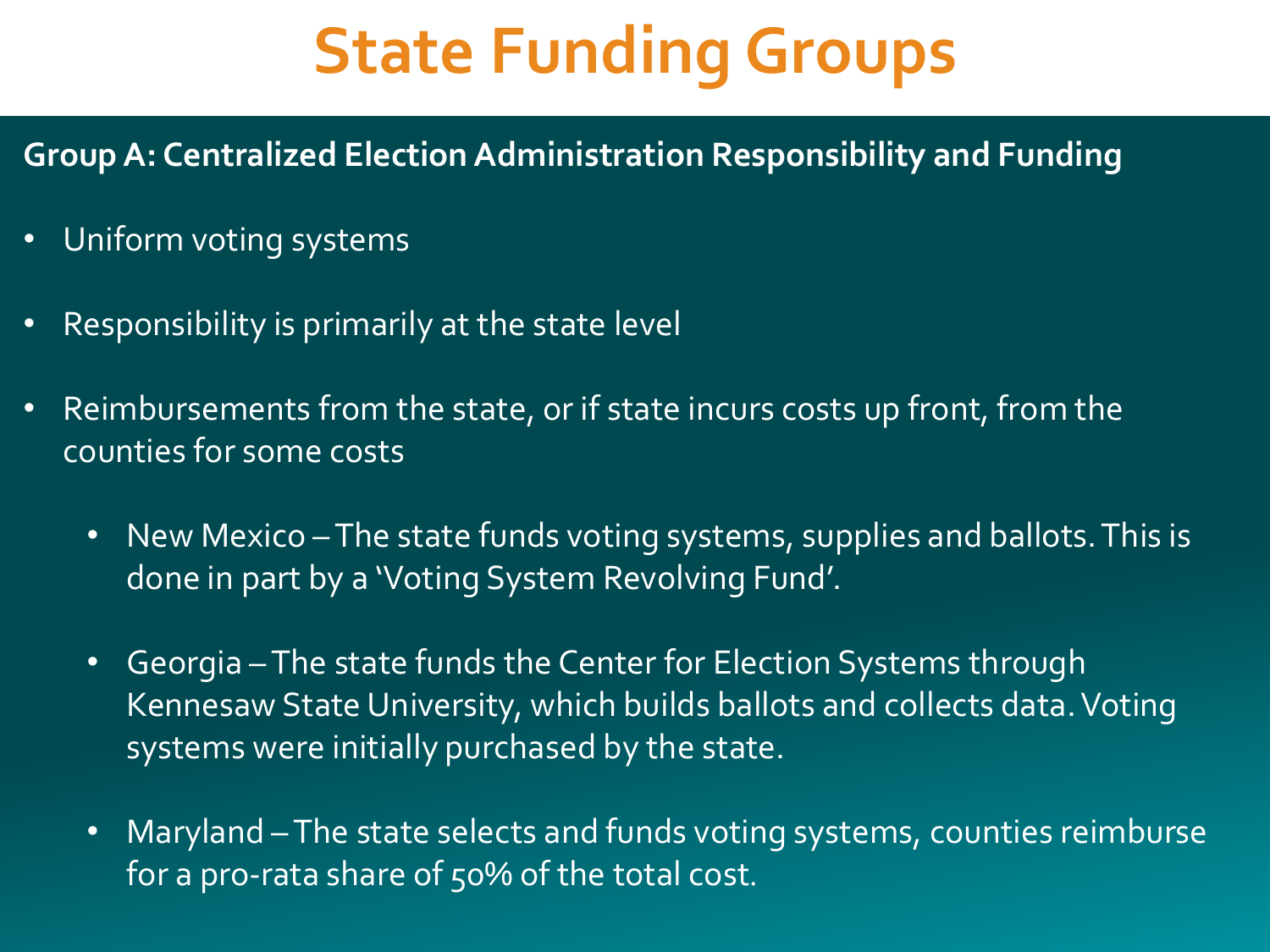# **State Funding Groups**

#### **Group B: Decentralized Election Administration Responsibility and Funding**

- Local governments select and purchase voting equipment
- Responsibility is primarily at the local level
- Reimbursements to county from other local jurisdictions
	- Seven of the responding states had similar models to California with decentralized election administration, costs incurred by local governments and reimbursements sought from local jurisdictions.
	- There are varying methodologies and formulas counties use for seeking reimbursement from local jurisdictions for the cost of election services.
	- Different methodologies and formulas are used across California's counties.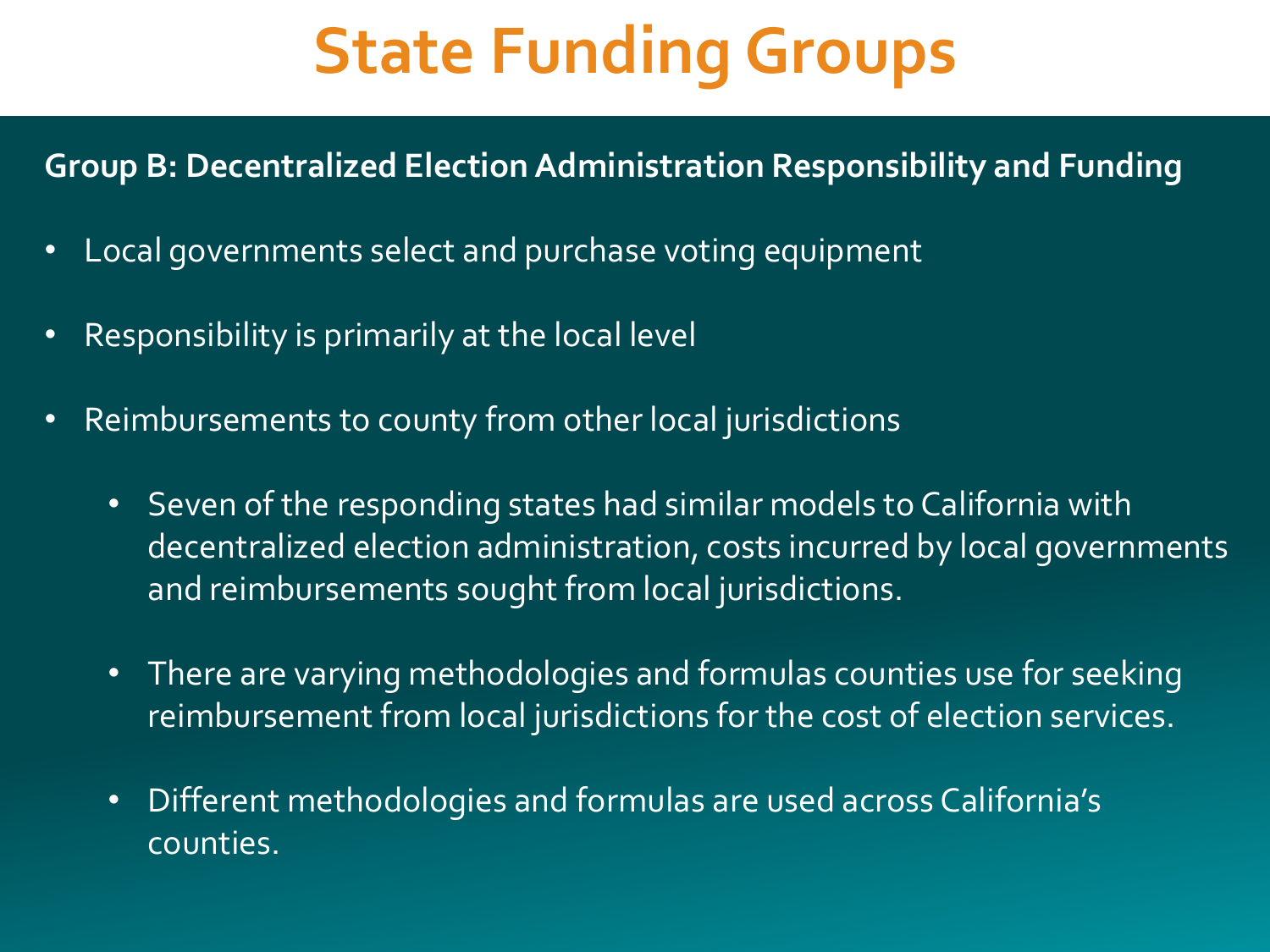# **State Funding Groups**

#### **Group C: Shared Election Administration and Funding**

- 70% of states share election responsibilities and funding between state and local governments, as well as local governments and jurisdictions.
- Entities are charged for their determined 'fair share' of election costs
	- Colorado –The state reimburses for even-year elections at .\$0.90 per active voter in counties with less than 10,000 voters, and \$0.80 per active voter in counties with more than 10,000 voters.
	- Louisiana The state pays 75% of election costs, while the remaining 25% of total costs are divided by a pro-rata share between local jurisdictions. The state pays the costs up front and is reimbursed by localities.
	- Arizona The State reimburses counties at a flat rate of \$1.25 per registered voter.
	- Minnesota Entities are charged by the amount of space they take on the ballot: (total costs) X (% of voters in jurisdiction) X (% of total column inches on ballot).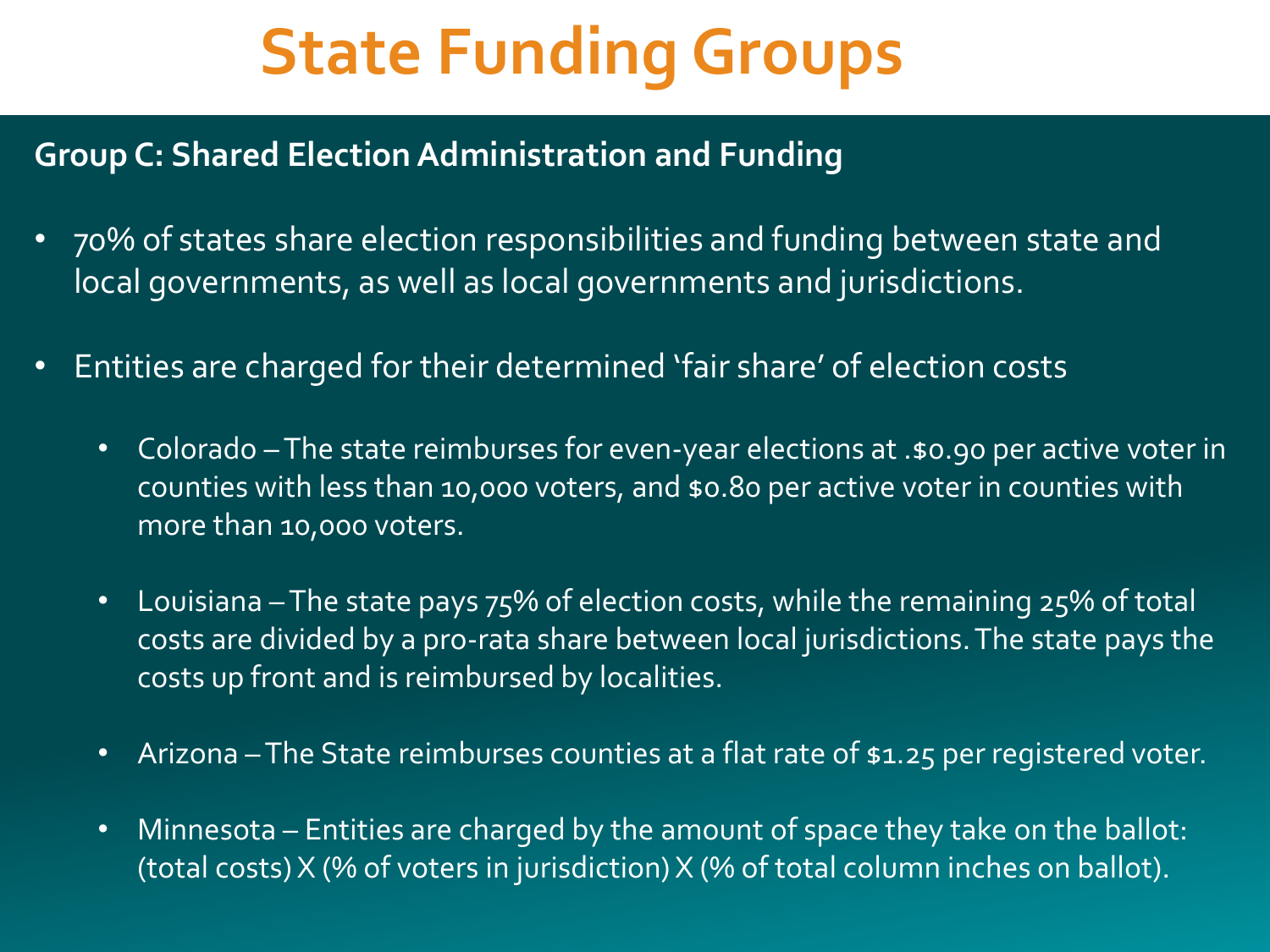## **Collaboration**

Do localities collaborate in election administration to reduce costs and/or increase effectiveness (such as sharing resources or partnering to purchase from vendors)? If so, please provide an example of this collaboration.



- Alabama Some counties partner on bid requests for voting equipment
- Arizona Some counties partner to order voter registration forms and other supplies at a reduced cost
- Kansas –The four largest counties have partnered on an RFP for voting equipment and have worked with the EAC to draft the document.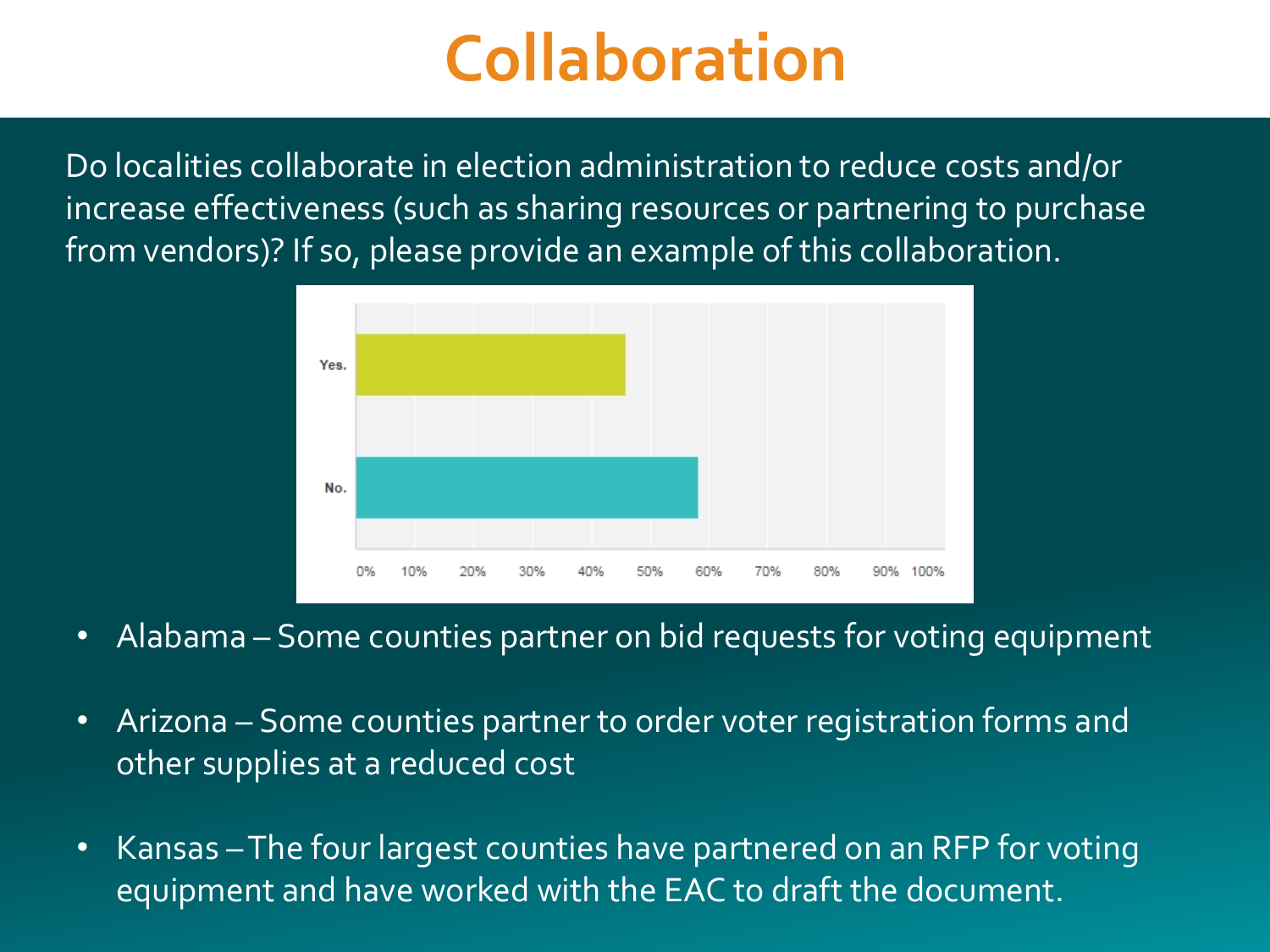## **Issues That Transcend States**

#### Common Themes

- Entities should pay their 'fair share' of costs
- Determining the actual cost of election administration
- Lack of consistent data collection and reporting
- Lack of collaboration and cooperation
- Outdated election statutes and laws
- Need for legislative action
- Reliable funding
- Reducing budgetary restrictions
- Alternative funding mechanisms for voting systems
	- Voting system fund
	- Low-interest leans
	- Leasing equipment
	- Centralized state financing system

Potential Solutions

- Bonds
- Block grants
- Uniform voting systems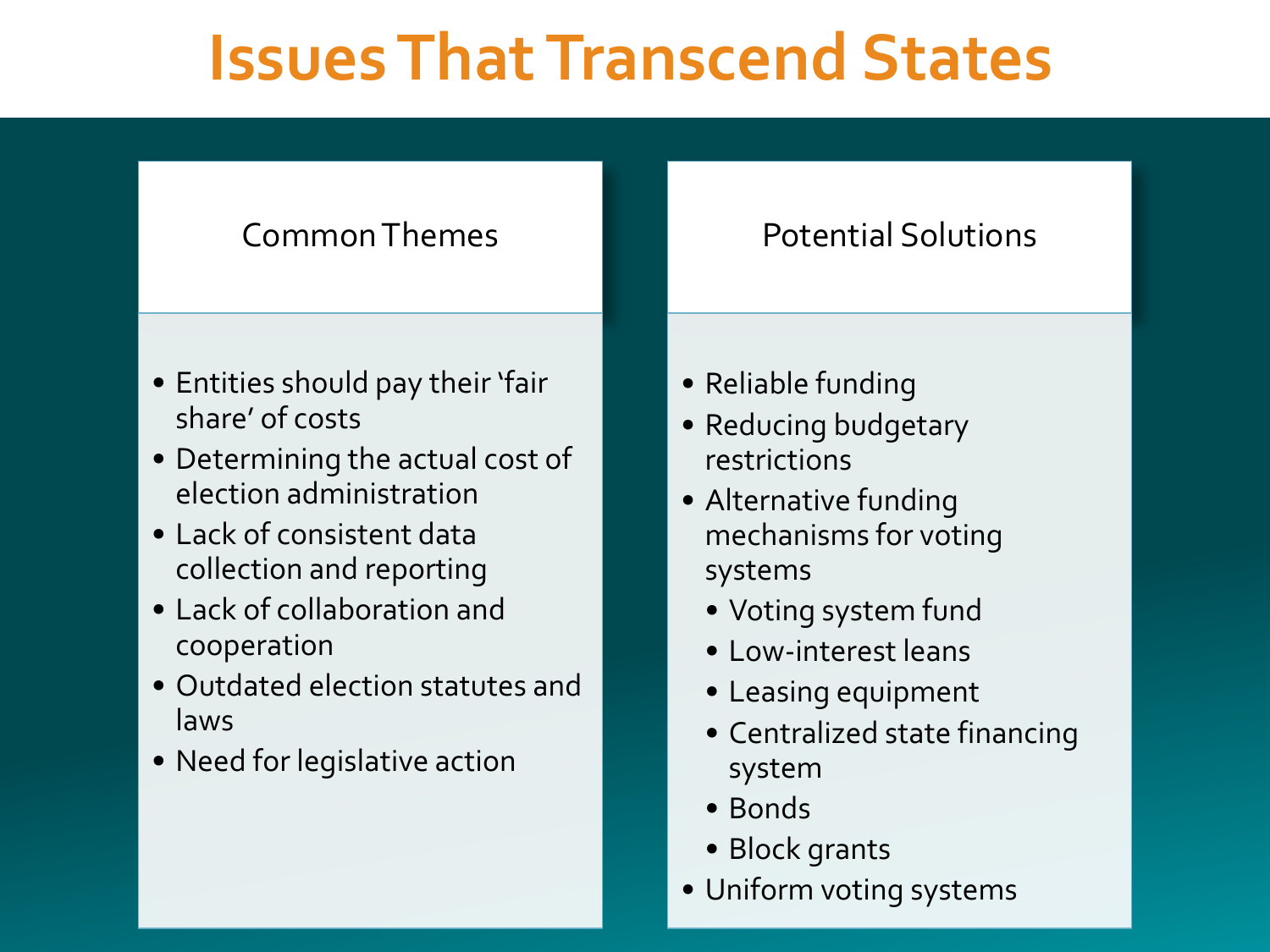# **County Survey**

- 33 county election officials have responded to the election funding survey.
- 96% agree or somewhat agree that California should adopt a different funding framework for elections.
- 88% agree or somewhat agree that there should be collaboration among counties in providing election services and procuring voting equipment.
- 76% indicated voting equipment needs to be replaced within 3-4 years, with 44% of those needing replacement within 1-2 years.
- 81% are interested in exploring alternative funding methods for elections.

**Do you agree with the statement : "California should adopt a different framework for state-county election funding"?**

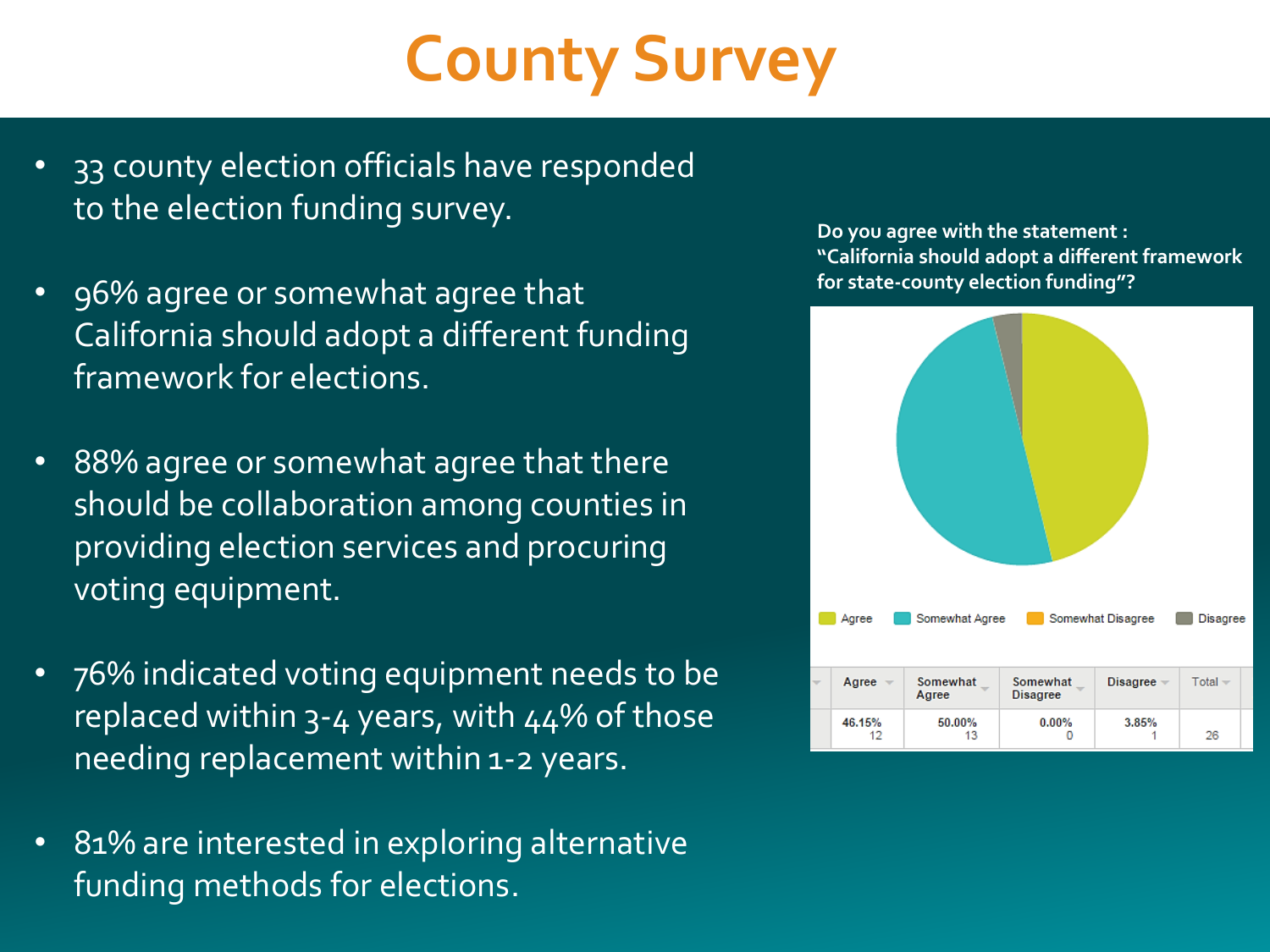# **Reimbursement Practices Vary**

- Counties request reimbursements from local jurisdictions for the cost of election services.
- Methodologies and formulas for jurisdiction reimbursements vary by county.
- Some include staff time and equipment use, others do not.
- Some bill direct costs, while others have flat fees.
- Some have formal calculation formulas or Board of Supervisor fee schedules.
- •Variance exists within counties with some billing special districts flat fees while school districts are billed direct costs.
- Most involve a pro-rata share based on:
	- Number of measures/candidates
	- Number of registered voters
	- Number of jurisdictions
	- Number of polling places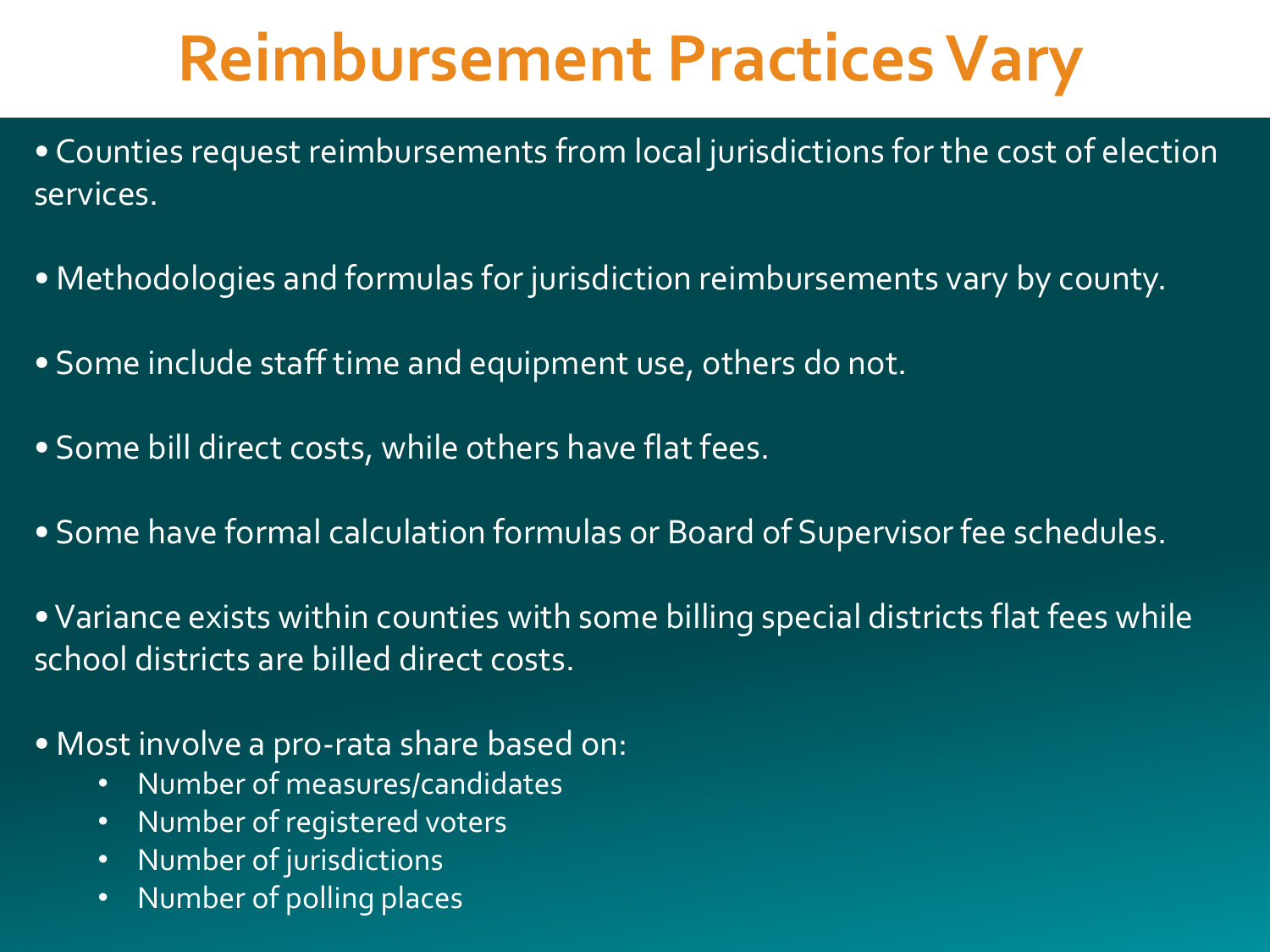#### **According to Registrars: Challenges & Needs**

- Inadequate funding for:
	- New laws and regulations
	- Complying with mandates
	- Purchasing voting systems
	- Special Elections

• Most counties are awaiting the results of SB 450 before moving forward on purchasing systems or changing practices.



(photo credit: Carl Mikoy)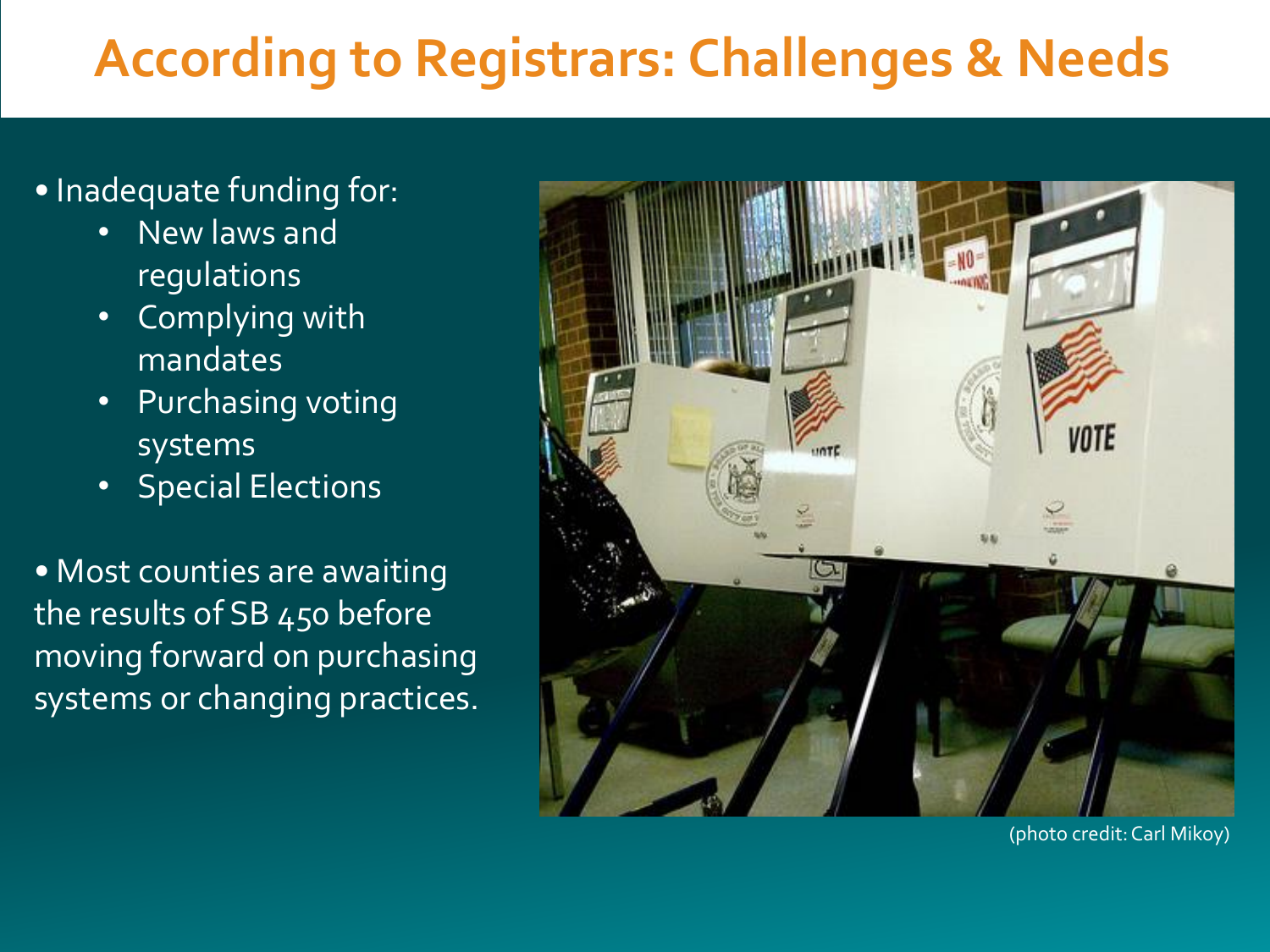#### **Opportunities for State-Local Partnership**

- Aside from funding, counties indicated there were other ways the state could assist in the procurement of voting systems:
	- Streamlined certification and approval processes
	- Updating law/statute to accommodate new technology
	- Consulting and collaborating with counties on new laws/regulations
	- Flexible and timely regulation adoption
	- Pilot project authorization
	- Policies to expand the market of available products, systems and services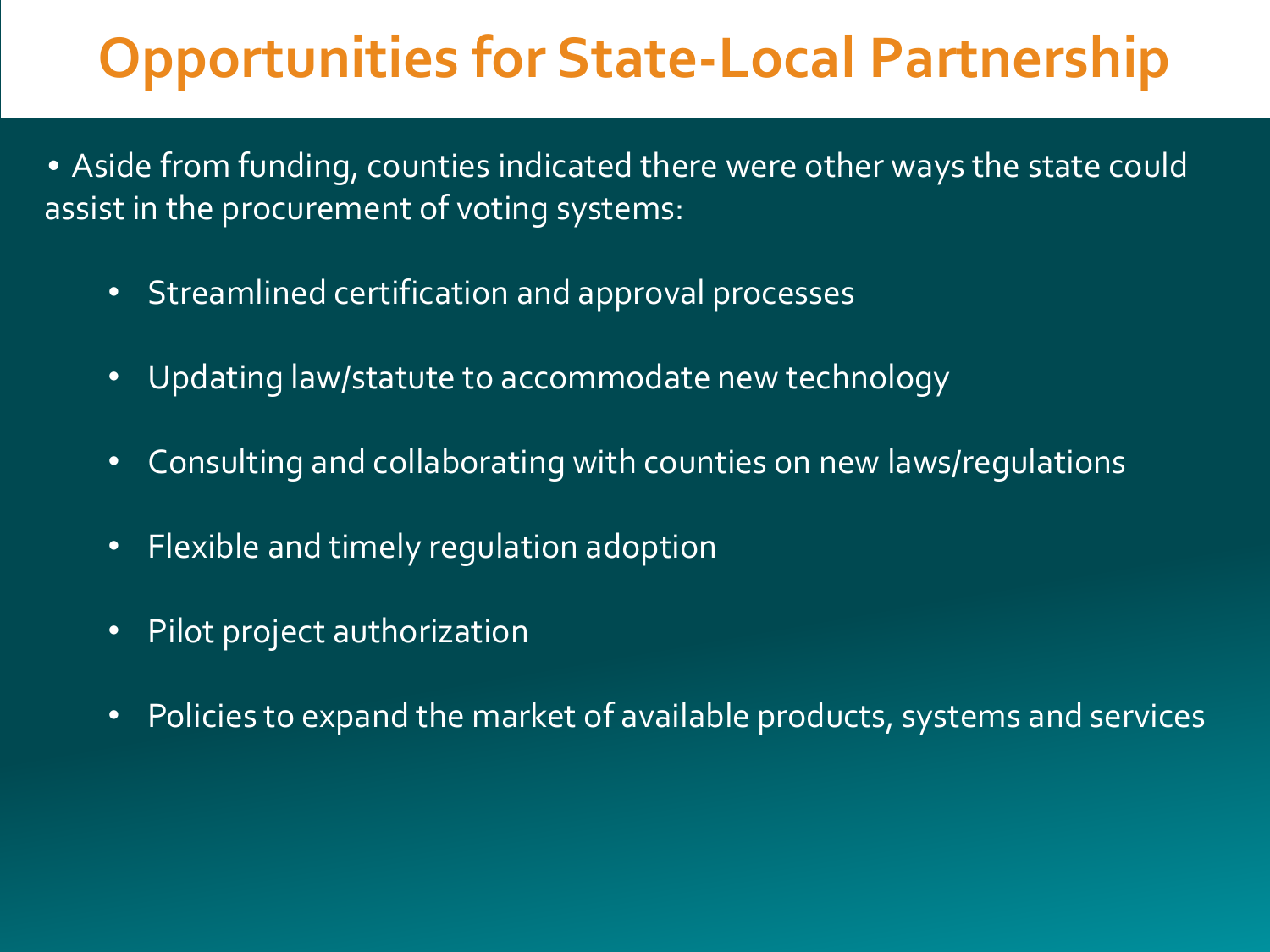#### **According to Registrars: Challenges In Collaboration**

• Lack of uniformity and resources, time, distance, scale, coordination and communication are challenges in collaboration between counties.

• Some counties indicated differences in opinion and vision, as well as differences in purchasing policies and law interpretation played a role in lack of collaboration.

**Has your county collaborated with another county or counties to provide the following election services:**

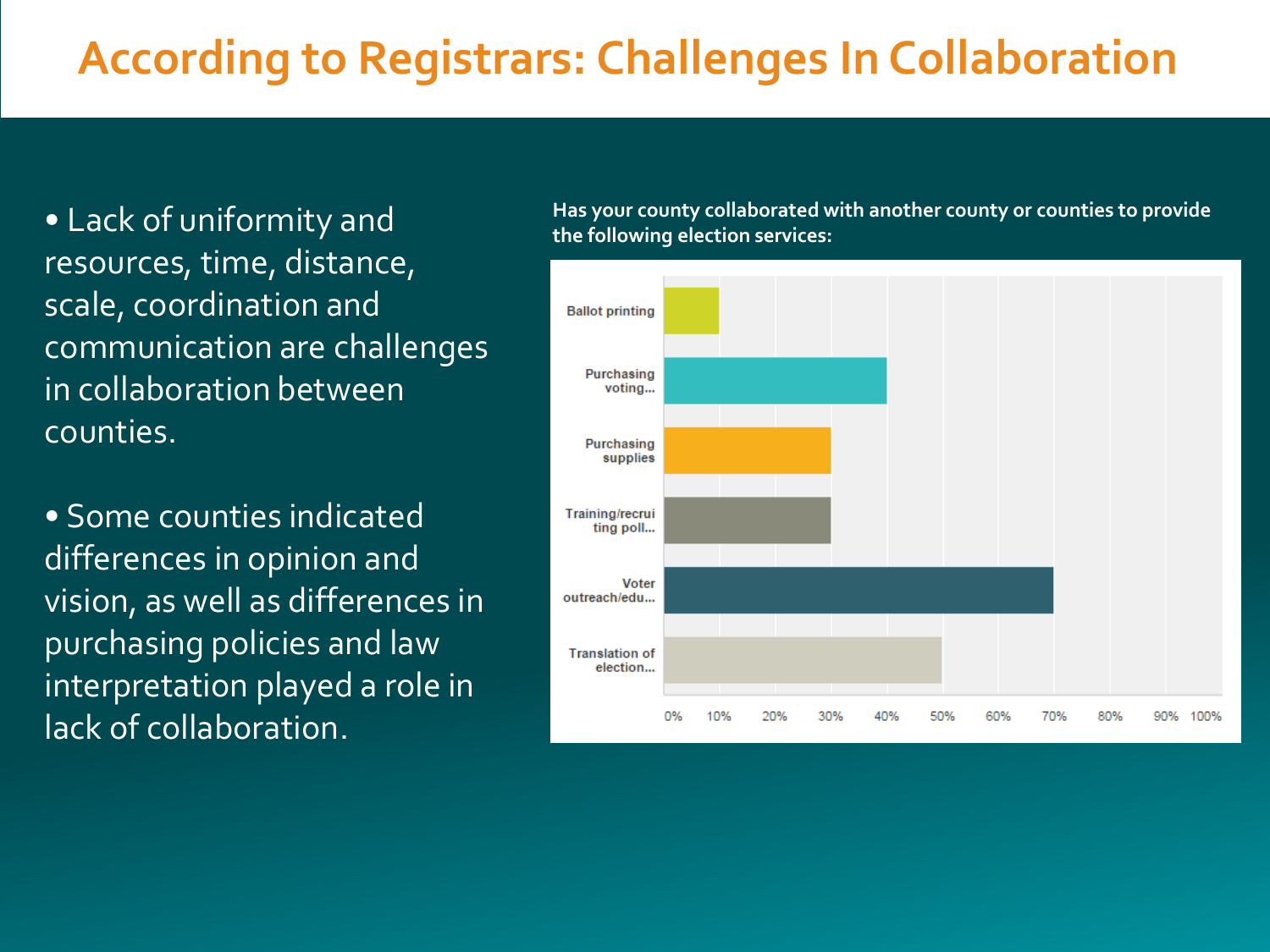#### **Interest In Collaboration**

Significant interest in collaboration among counties, if benefits exist.

**Would your county be interested in forming partnerships or collaborations with other counties if doing so would:**

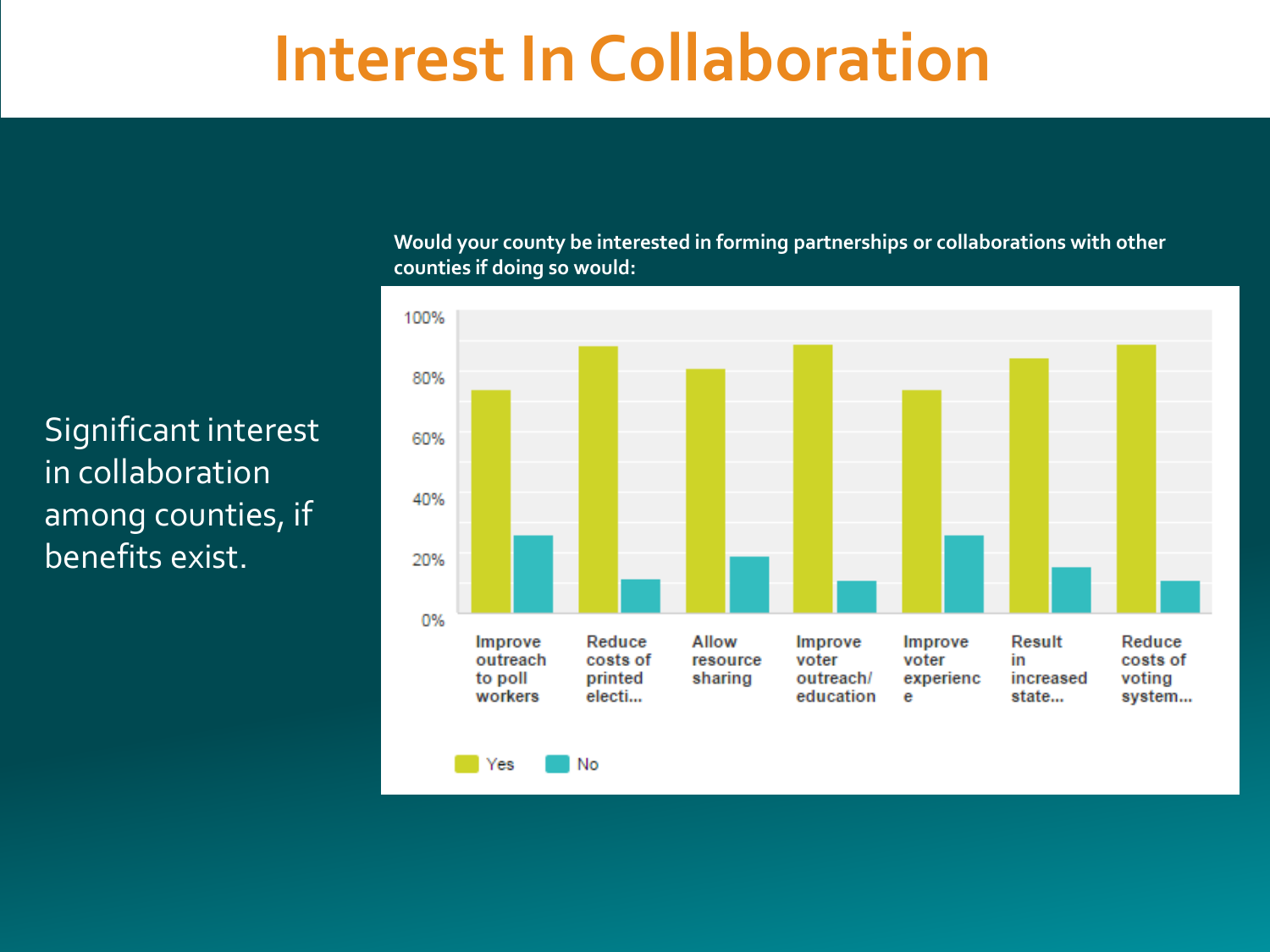#### **Problems are Larger than Mandate Impasse**

• After assessing survey data and feedback along with conducting regional meetings with registrars, here are common themes:

- Technology is antiquated and hard to update locking in higher costs
- The certification and procurement process limits the use of technology as a way to reduce and control costs
- Stalemate on "fair share" of election costs continues historic state-local tension, prevents improvements to the process
- Minimal cooperation among the counties to reduce costs
- Little incentive for continuous improvement and cost-savings at the local level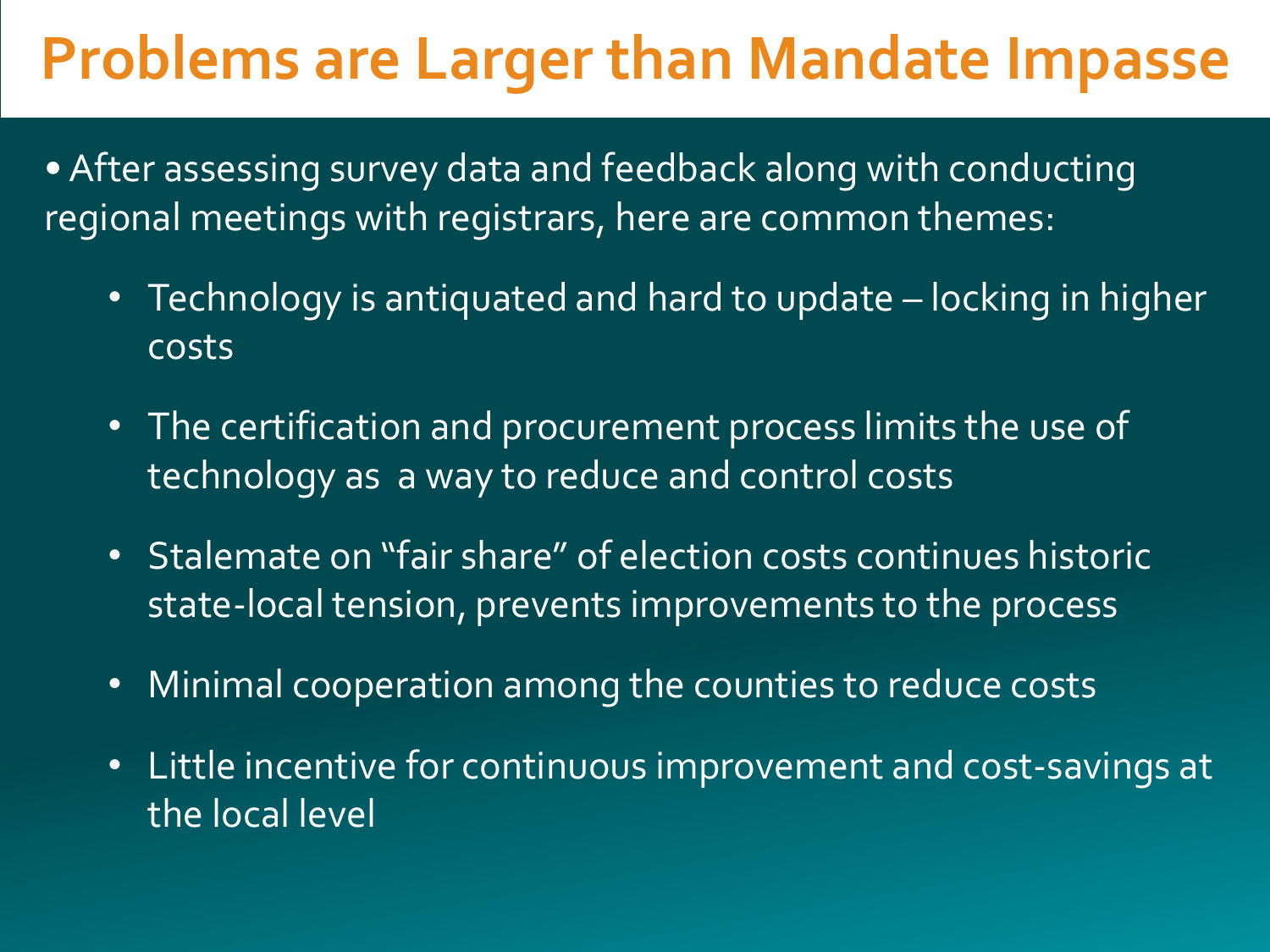#### **Ingredients For a Better State-Local Relationship**

#### "Pathway to Modernization"

- Use technology to increase efficiency and efficacy
	- Update certification and procurement processes to accommodate new technology
	- Develop a funding mechanism with right incentives
- Improving the relationship between state and counties
	- Determining the "fair share" election costs
- Create capacity and incentives for efficiency, cooperation and continuous improvement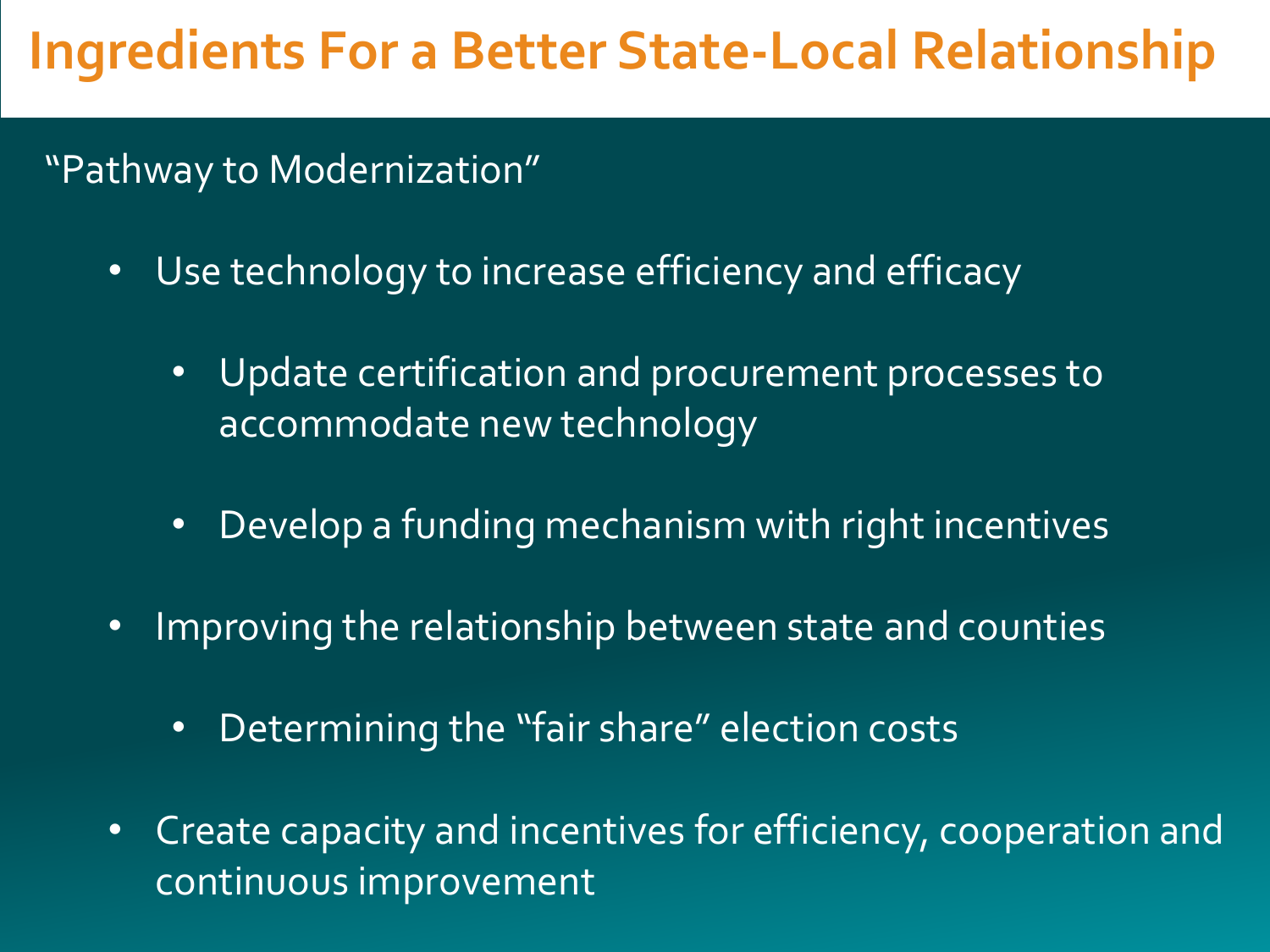## **Working on Recommendations**

• Explore ways technology can be useful, including updating certification and procurement.

• Structure state contribution to encourage the right results.

• Encourage counties to collaborate in continuous improvement efforts such as joint purchasing.